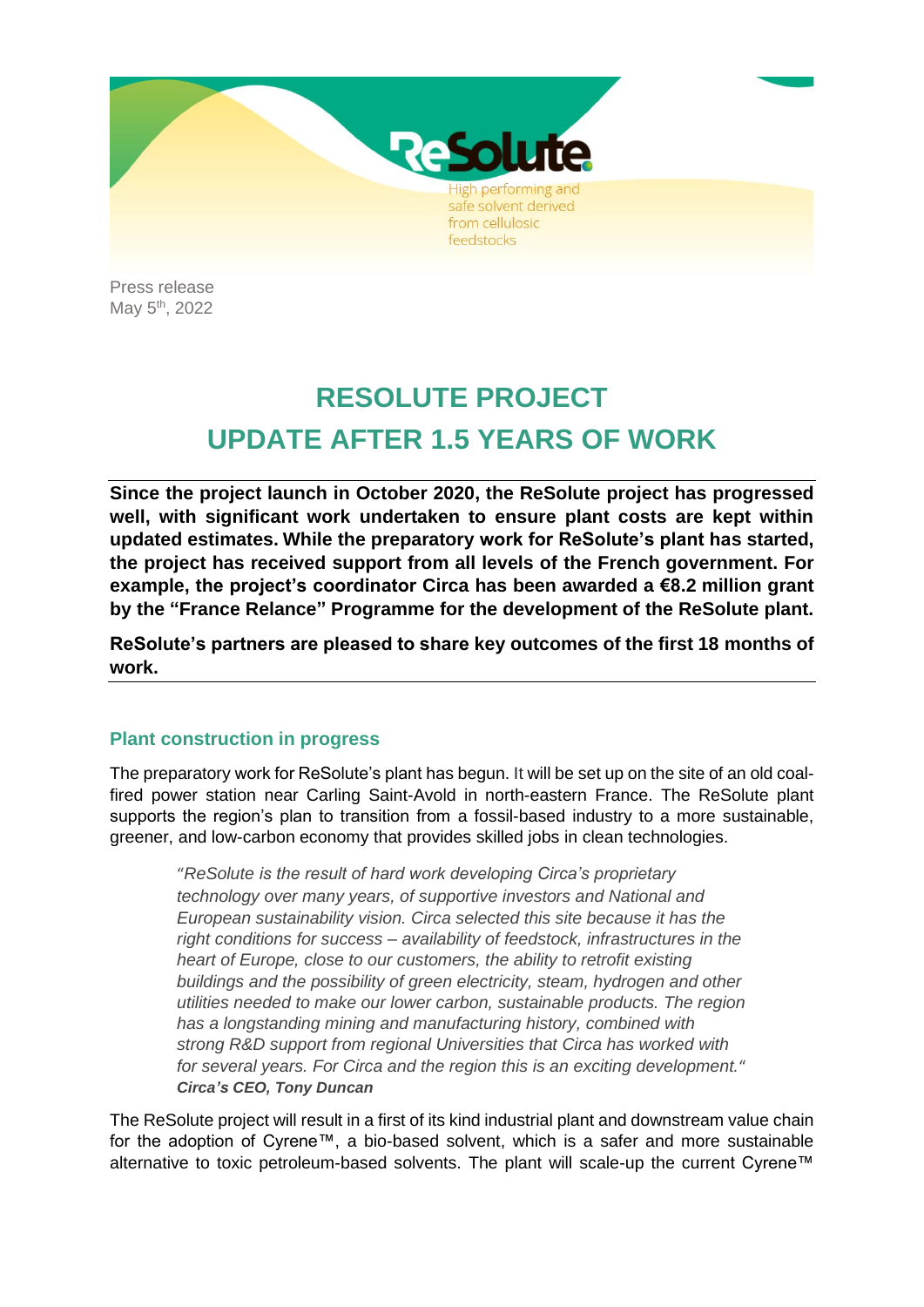production process to achieve 1,000 metric tons of output per year. This is the first of a series of plants. Circa's plan is to reach a production capacity of 80,000 tonnes by 2030.

# **Progress on an agreement with the energy producer GazelEnergie**

Circa has progressed towards an agreement with GazelEnergie, the owner of the Emile Huchet site, adjacent to the Carling Saint-Avold platform and Total Chemesis Composite Park in France. The scope includes the land, buildings, energy, steam and utilities that enables the parties to complete final costing, environmental assessment and other evaluations for the ReSolute plant. Circa's work With GazelEnergie on an agreement is an important milestone for the project to continue progressing on schedule.

# **French Minister for Industry visited the ReSolute plant**

To mark the start of the preparatory work for the ReSolute plant in the Moselle region of France, French Minister of State for Industry, Agnès Pannier-Runacher visited the site in December 2021. She was joined by key regional and local government officials.

*"This project bears witness to the industrial transformation of our country. Here in Carling, we will move from using coal for energy to low-carbon biomass heat and we will move from fossil-based chemistry to bio-based chemistry. By decarbonising the very fabric of our industry, we make it more sustainable but also more competitive and less vulnerable to price fluctuations in raw materials. Our efforts in Carling also show how, on an industrial area, we can reindustrialise and attract new* 



*companies by working collectively with companies from the platform and making the most of the key sites we have. It's a real local dynamic which has started in the Warndt Naborien which we will continue to capitalise on." (Unofficial translation of the Minister's French quote) French Minister of State for Industry, Agnès Pannier Runacher*

# **Circa awarded €8.2m grant by French government**

Circa has been awarded €8.2 million from the French government for the development of the ReSolute plant in Eastern France as part of the 'France Relance' programme.

*"We are continually impressed by France's commitment to building a more sustainable, more self-sufficient, low-carbon economy. This latest Relance grant is recognition of our progress and vision and provides another layer of support for ReSolute, which Circa has received both directly and indirectly from regional and national organisations, and our community of stakeholders." Circa's CEO, Tony Duncan*